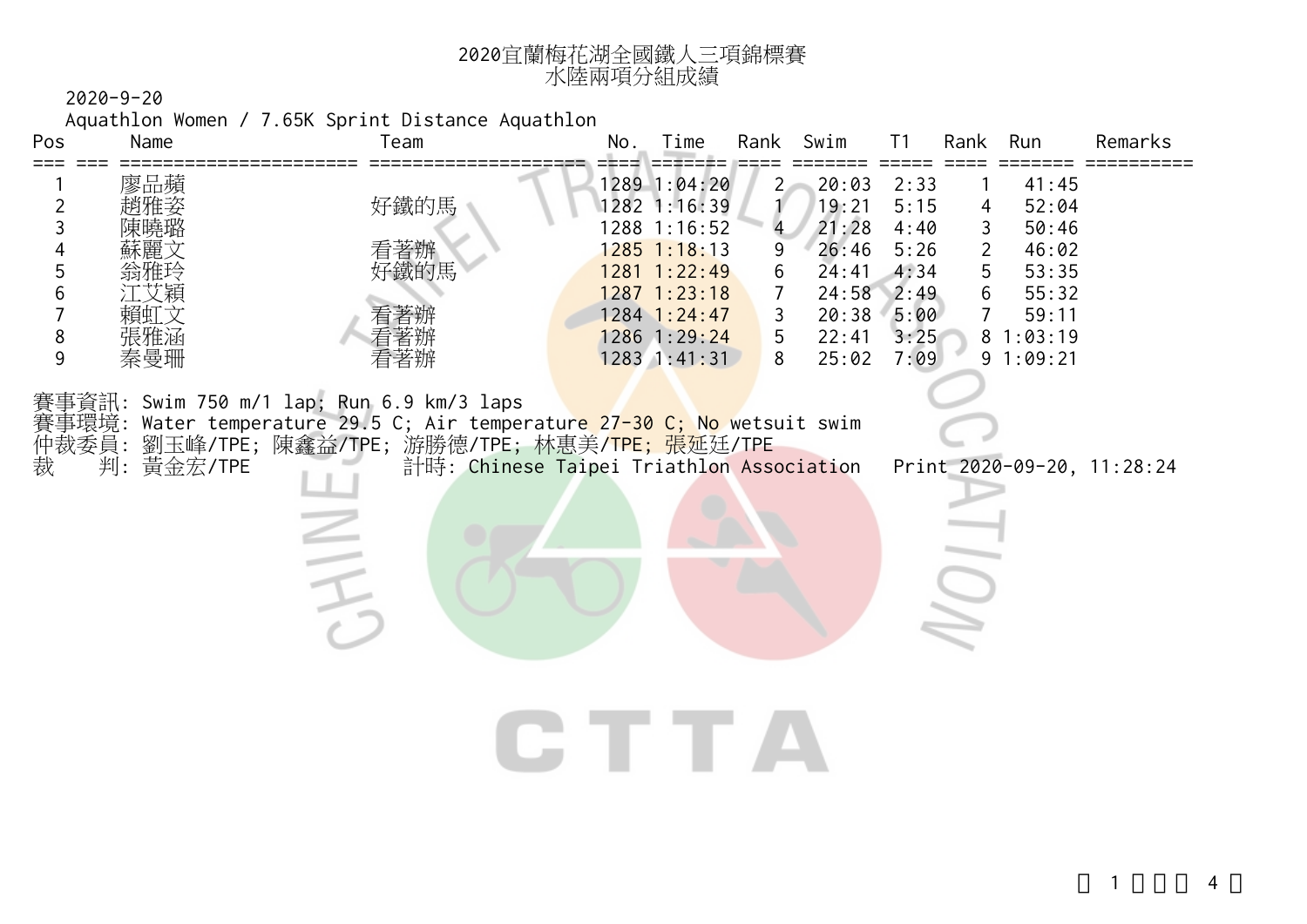| 2020宜蘭梅花湖全國鐵人三項錦標賽 |
|--------------------|
| 水陸兩項分組成績           |

Aquathlon Men / 7.65K Sprint Distance Aquathlon

| Name<br>Pos                                                                                                          | Team                                                                                                                                                                                                       | No.          | Time                                                                                                                                                                          | Rank                                                       | Swim                                                                                                     | T <sub>1</sub>                                                               | Rank                       | Run                                                                                | Remarks                        |
|----------------------------------------------------------------------------------------------------------------------|------------------------------------------------------------------------------------------------------------------------------------------------------------------------------------------------------------|--------------|-------------------------------------------------------------------------------------------------------------------------------------------------------------------------------|------------------------------------------------------------|----------------------------------------------------------------------------------------------------------|------------------------------------------------------------------------------|----------------------------|------------------------------------------------------------------------------------|--------------------------------|
| +15 江政霖<br>2<br>3<br>+15 王凱翔<br>夏漢昇<br>4<br>5<br>6<br>巫永光<br>大記<br>8<br>紹儒<br>9<br>趙詠全<br>10<br>11<br>鄭名池<br>DNF 康文譯 | 威立雅<br>好鐵的馬                                                                                                                                                                                                | 1300<br>1301 | 53:34<br>1307 1:02:02<br>1304 1:02:21<br>1306 1:04:18<br>1299 1:05:51<br>1303 1:10:21<br>$1305$ $1:13:22$<br>$1302$ 1:16:27<br>1308 1:25:20<br>1297 1:28:19<br>$1296$ 1:29:44 | $2 -$<br>5<br>7<br>3<br>8<br>6<br>10<br>9<br>11<br>12<br>1 | 15:59<br>20:18<br>21:26<br>19:53<br>19:49<br>22:37<br>20:53<br>22:47<br>22:38<br>23:48<br>24:05<br>12:22 | 3:35<br>4:14<br>2:48<br>2:47<br>5:16<br>2:49<br>4:27<br>4:42<br>4:38<br>6:46 | 2<br>3<br>4<br>6<br>7<br>8 | 38:10<br>40:12<br>43:15<br>44:58<br>47:14<br>50:51<br>58:15<br>59:51<br>10 1:01:02 | 轉換違規<br>轉換違規<br>45:29 SWIM DNF |
| 賽事環境:<br>仲裁委員:<br>黃金宏/TPE<br>裁<br>判:                                                                                 | 賽事資訊: Swim 750 m/1 lap; Run 6.9 km/3 laps<br>Water temperature 29.5 C; Air temperature 27-30 C; No wetsuit swim<br>劉玉峰/TPE; 陳鑫益/TPE; 游勝德/TPE; 林惠美/TPE; 張延廷/TPE<br>計時: Chinese Taipei Triathlon Association |              | IE TE                                                                                                                                                                         |                                                            |                                                                                                          |                                                                              |                            |                                                                                    | Print 2020-09-20, 11:28:24     |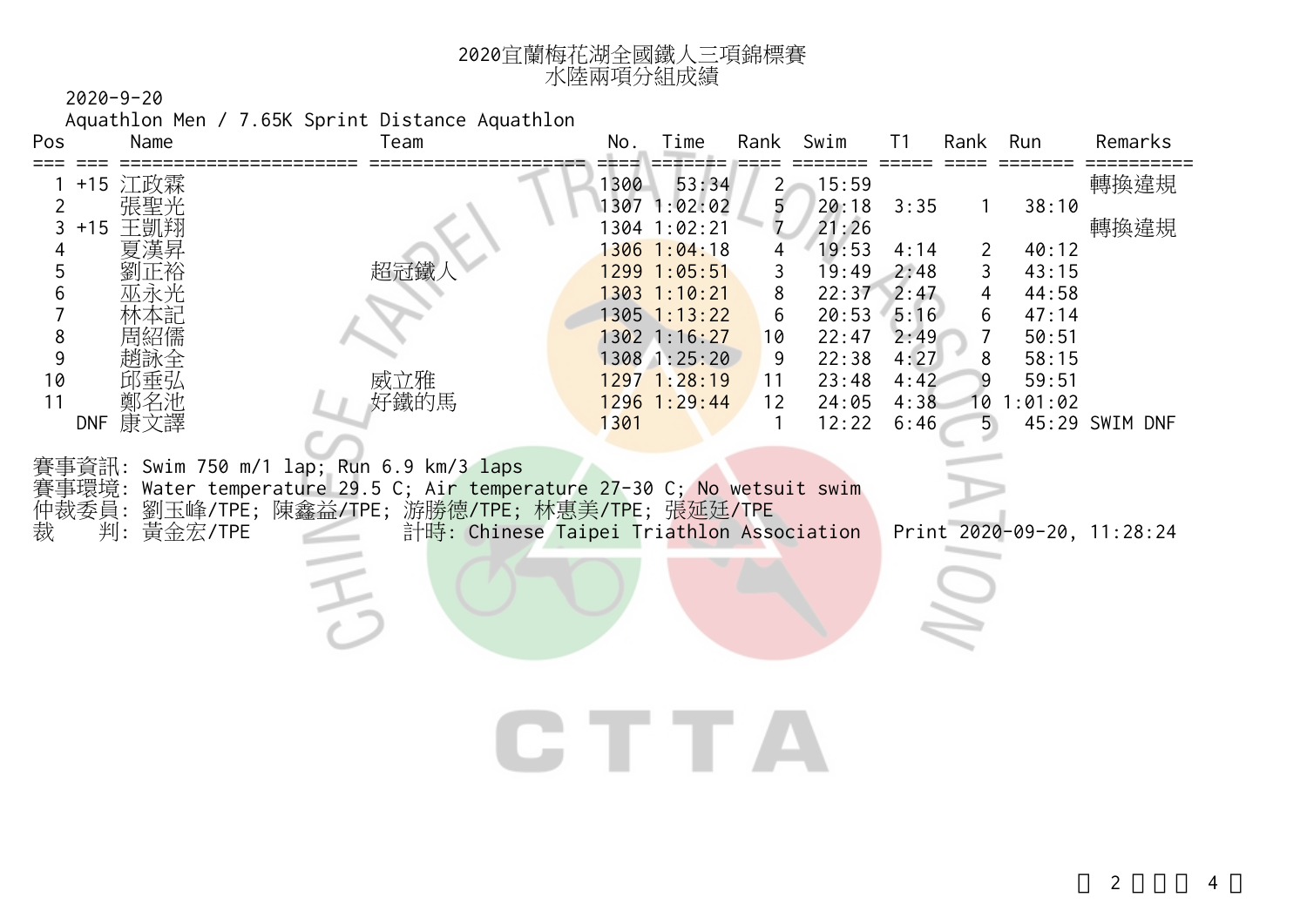| 2020宜蘭梅花湖全國鐵人三項錦標賽 |
|--------------------|
| 水陸兩項分組成績           |

Aquathlon Relay / 7.65K Sprint Distance Aquathlon